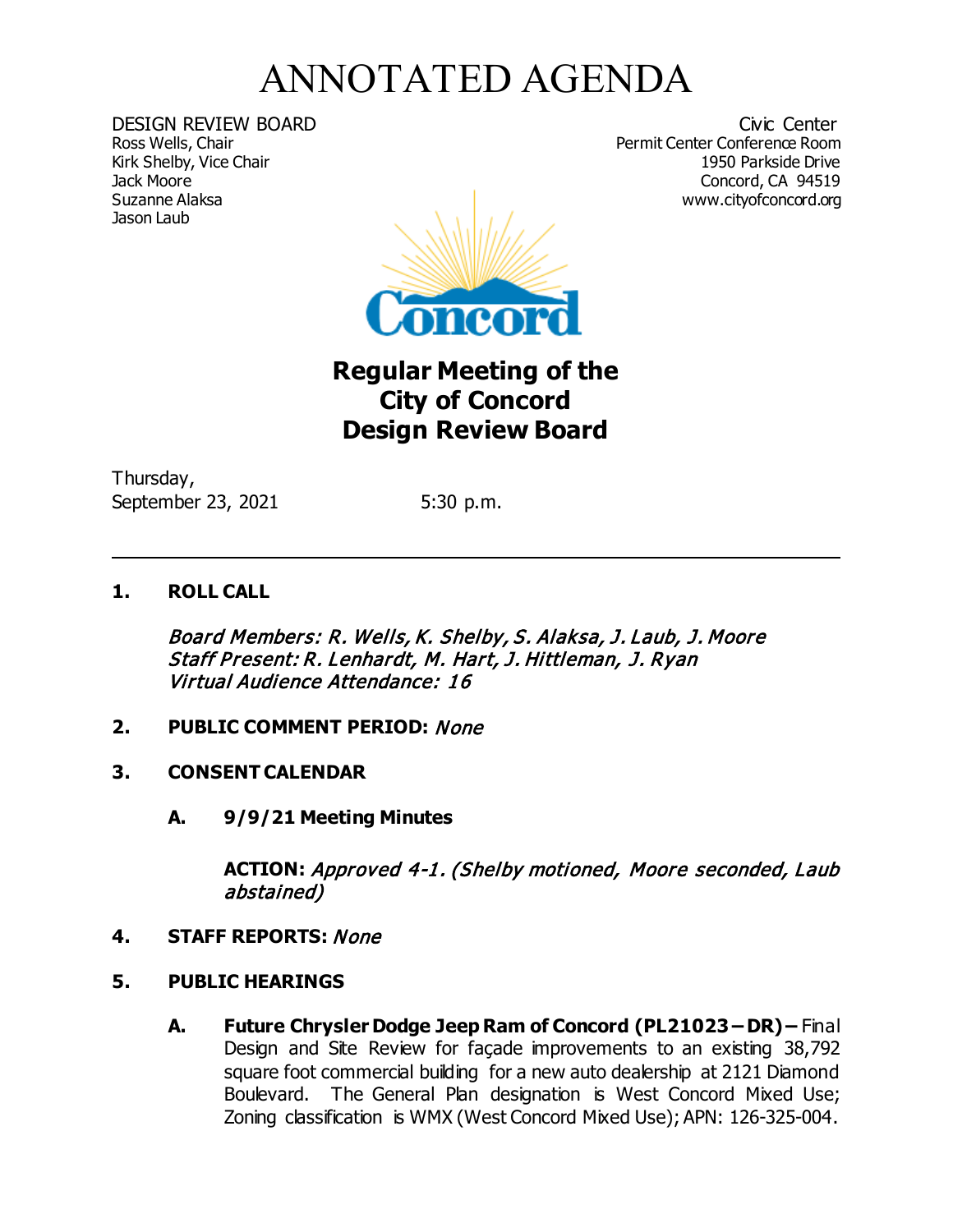**Project Planner: Jerry Hittleman @ (805) 644-4455 or [jhittleman@rinconconsultants.com](mailto:jhittleman@rinconconsultants.com)**

ACTION: Recommended for approval 5-0 (Shelby motioned, Alaksa seconded) with the following conditions: 1) All trash enclosures shall meet the City's design standards and be show <sup>n</sup> on the plans; 2) all shrubs shall be minimum five gallons except the Red Carpet Rose (Rosa Flower Carpet Red) and Society Garlic (Tulbagha Volacea); 3) the stucco siding on the south elevation for the main building shall use a color that contrasts with the dark gray ACM panels; 4) landscaping for the customer parking lot area shall incorporate one 24" box shade tree for every five parking spaces; 5) extend the ACM panels onto the west elevation of the main building to match the ACM panels and overall design of the south, east, and north elevations; 6) raise the service area porte cochere ACM panels on all elevations to the height of the existing gable roof so that it is not visible from the public right-of-way; and 7) add a new post or other architectural element to the north elevation of the main building in order to obscure the existing gable roof.

**B. Clayton Way Subdivision (PL21036 – DR)** – Final Design and Site Review for a six-lot subdivision at 1836 Clayton Way. The General Plan designation is Low Density Residential; Zoning classification is RS-10 (Residential Single-Family, 10,000 sq. ft. minimum lot size); APN: 114-220- 019. **Project Planner: Michael Hart @ (925) 603-5821 or [michael.hart@cityofconcord.org](mailto:michael.hart@cityofconcord.org)**

ACTION: The Board recommended continuing the project to a date uncertain with the following comments: 1) Provide additional side setback for Lot 4 to allow for more usable yard area; 2) rotate Lot 3 counterclockwise to allow for additional privacy and additional yard area; and 3) change the roof form of Lot 4 to differentiate more from Lot 1.

**C. Villas at Walters Place Major Subdivision (PL21143 – DR)** – Conceptual Design and Site Review for 17-single-family, attached town houses at 1200 Detroit Avenue. The General Plan designation is Medium Density Residential; Zoning classification is RM (Medium Density Residential); APN: 126-210-048. **Project Planner: Joan Ryan @ (925) 671-3370 or [joan.ryan@cityofconcord.org](mailto:joan.ryan@cityofconcord.org)**